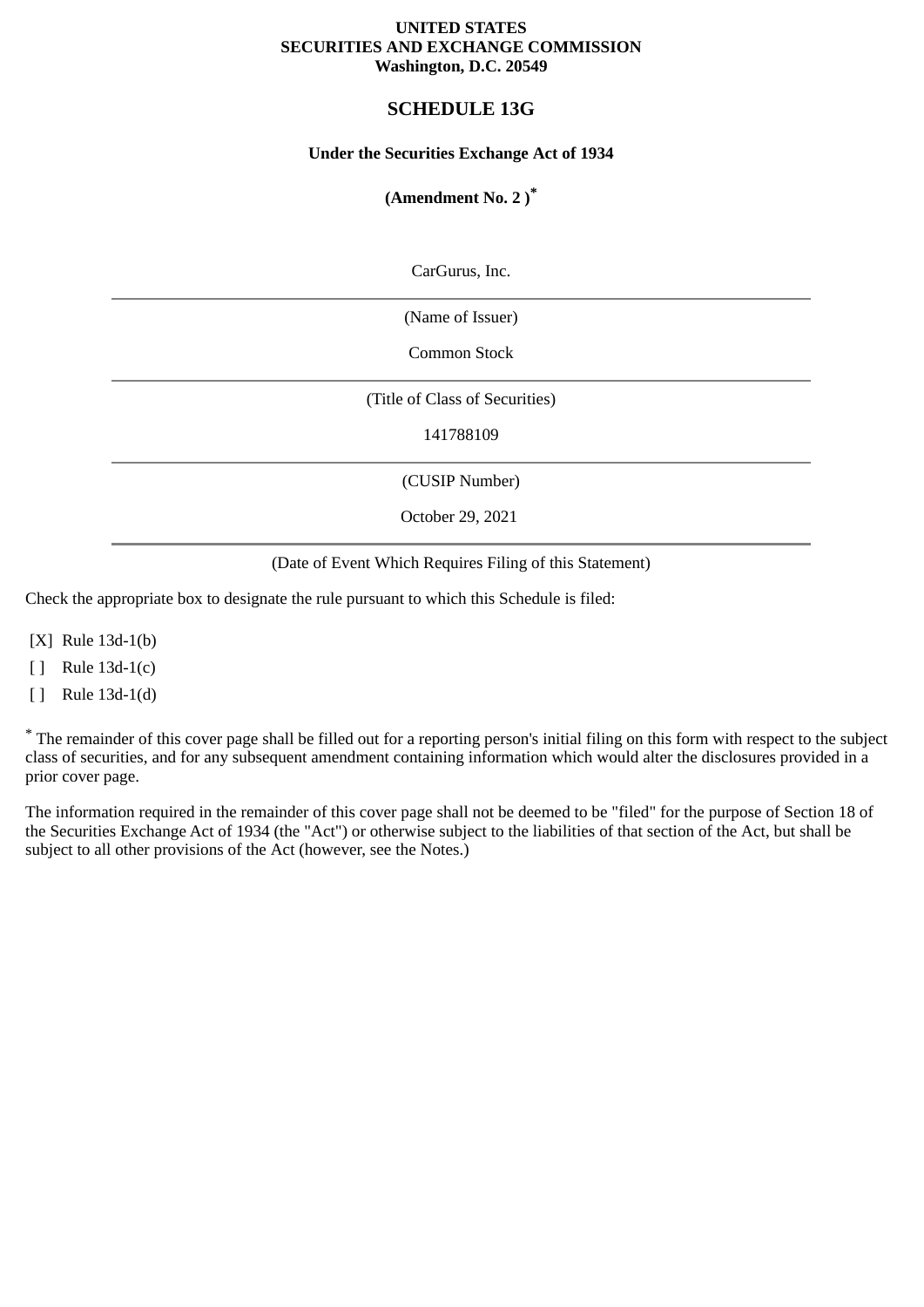| 1.                                                                                                                  | <b>NAMES OF REPORTING PERSONS</b>                                |                               |                  |  |  |
|---------------------------------------------------------------------------------------------------------------------|------------------------------------------------------------------|-------------------------------|------------------|--|--|
|                                                                                                                     | Wellington Management Group LLP                                  |                               |                  |  |  |
| 2.                                                                                                                  | CHECK THE APPROPRIATE BOX IF A MEMBER OF A GROUP                 |                               |                  |  |  |
|                                                                                                                     | $(a)$ [ ]<br>$(b)$ []                                            |                               |                  |  |  |
| 3.                                                                                                                  | <b>SEC USE ONLY</b>                                              |                               |                  |  |  |
| 4.                                                                                                                  | CITIZENSHIP OR PLACE OF ORGANIZATION                             |                               |                  |  |  |
| <b>NUMBER OF</b><br><b>SHARES</b><br><b>BENEFICIALLY</b><br><b>OWNED BY EACH</b><br><b>REPORTING</b><br>PERSON WITH | Massachusetts                                                    |                               |                  |  |  |
|                                                                                                                     |                                                                  | 5. SOLE VOTING POWER          | $\boldsymbol{0}$ |  |  |
|                                                                                                                     |                                                                  | <b>6. SHARED VOTING POWER</b> | 8,994,583        |  |  |
|                                                                                                                     |                                                                  | 7. SOLE DISPOSITIVE POWER     | $\mathbf{0}$     |  |  |
|                                                                                                                     |                                                                  | 8. SHARED DISPOSITIVE POWER   | 10,754,509       |  |  |
| 9.                                                                                                                  | AGGREGATE AMOUNT BENEFICIALLY OWNED BY EACH REPORTING PERSON     |                               |                  |  |  |
| 10.                                                                                                                 | 10,754,509                                                       |                               |                  |  |  |
|                                                                                                                     | CHECK IF THE AGGREGATE AMOUNT IN ROW (9) EXCLUDES CERTAIN SHARES |                               |                  |  |  |
|                                                                                                                     | $\left[ \ \right]$                                               |                               |                  |  |  |
| 11.                                                                                                                 | PERCENT OF CLASS REPRESENTED BY AMOUNT IN ROW (9)                |                               |                  |  |  |
|                                                                                                                     | 10.70%                                                           |                               |                  |  |  |
| 12.                                                                                                                 | TYPE OF REPORTING PERSON                                         |                               |                  |  |  |
|                                                                                                                     | HC                                                               |                               |                  |  |  |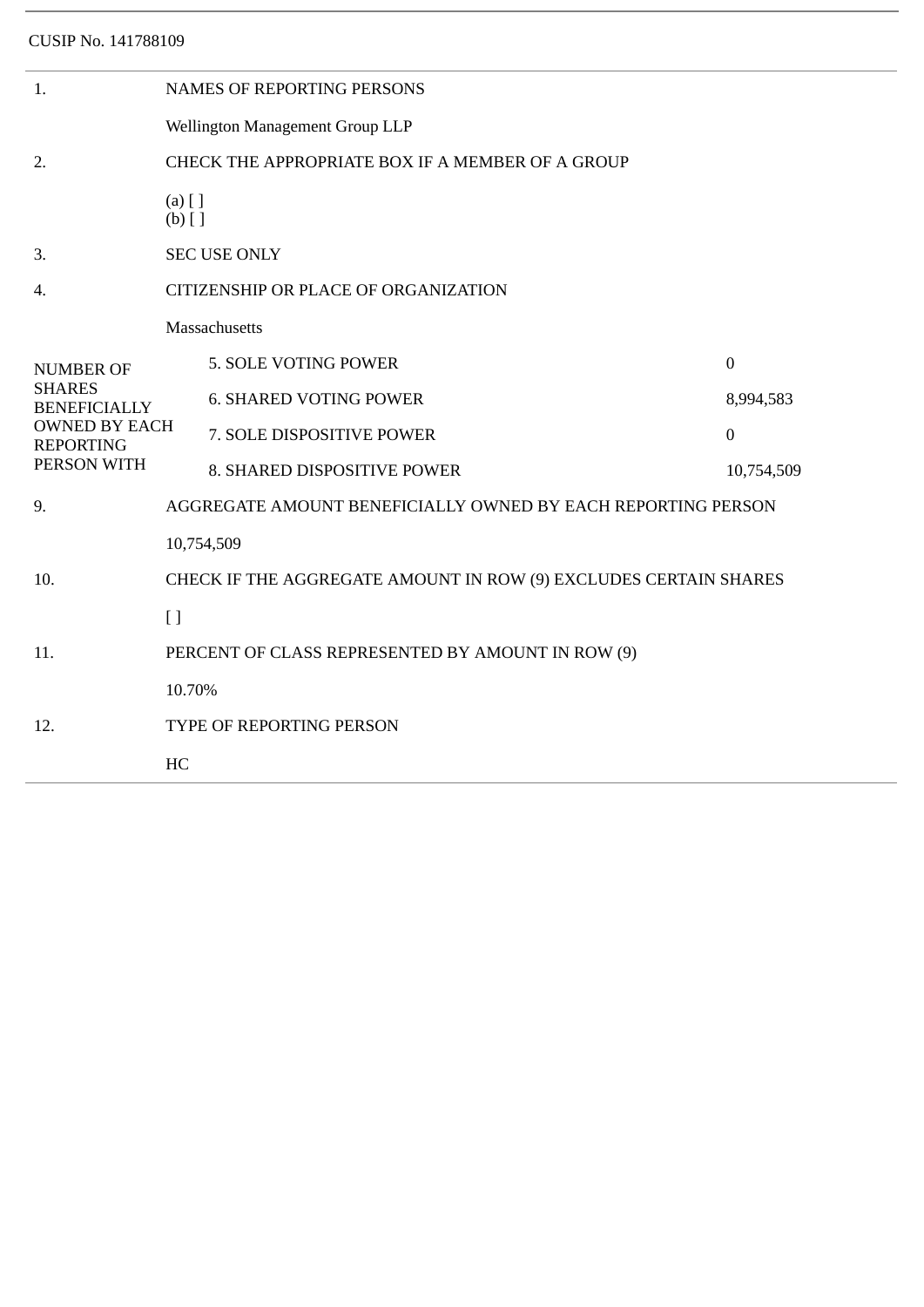| 1.                                                                                                                  | NAMES OF REPORTING PERSONS                                       |                               |              |  |  |  |
|---------------------------------------------------------------------------------------------------------------------|------------------------------------------------------------------|-------------------------------|--------------|--|--|--|
|                                                                                                                     | Wellington Group Holdings LLP                                    |                               |              |  |  |  |
| 2.                                                                                                                  | CHECK THE APPROPRIATE BOX IF A MEMBER OF A GROUP                 |                               |              |  |  |  |
|                                                                                                                     | $(a)$ [ ]<br>$(b)$ []                                            |                               |              |  |  |  |
| 3.                                                                                                                  | <b>SEC USE ONLY</b>                                              |                               |              |  |  |  |
| 4.                                                                                                                  | CITIZENSHIP OR PLACE OF ORGANIZATION                             |                               |              |  |  |  |
| <b>NUMBER OF</b><br><b>SHARES</b><br><b>BENEFICIALLY</b><br><b>OWNED BY EACH</b><br><b>REPORTING</b><br>PERSON WITH | Delaware                                                         |                               |              |  |  |  |
|                                                                                                                     |                                                                  | 5. SOLE VOTING POWER          | $\mathbf{0}$ |  |  |  |
|                                                                                                                     |                                                                  | <b>6. SHARED VOTING POWER</b> | 8,994,583    |  |  |  |
|                                                                                                                     |                                                                  | 7. SOLE DISPOSITIVE POWER     | $\mathbf{0}$ |  |  |  |
|                                                                                                                     |                                                                  | 8. SHARED DISPOSITIVE POWER   | 10,754,509   |  |  |  |
| 9.                                                                                                                  | AGGREGATE AMOUNT BENEFICIALLY OWNED BY EACH REPORTING PERSON     |                               |              |  |  |  |
| 10.                                                                                                                 | 10,754,509                                                       |                               |              |  |  |  |
|                                                                                                                     | CHECK IF THE AGGREGATE AMOUNT IN ROW (9) EXCLUDES CERTAIN SHARES |                               |              |  |  |  |
|                                                                                                                     | $\left[ \ \right]$                                               |                               |              |  |  |  |
| 11.                                                                                                                 | PERCENT OF CLASS REPRESENTED BY AMOUNT IN ROW (9)                |                               |              |  |  |  |
|                                                                                                                     | 10.70%                                                           |                               |              |  |  |  |
| 12.                                                                                                                 | TYPE OF REPORTING PERSON                                         |                               |              |  |  |  |
|                                                                                                                     | HC                                                               |                               |              |  |  |  |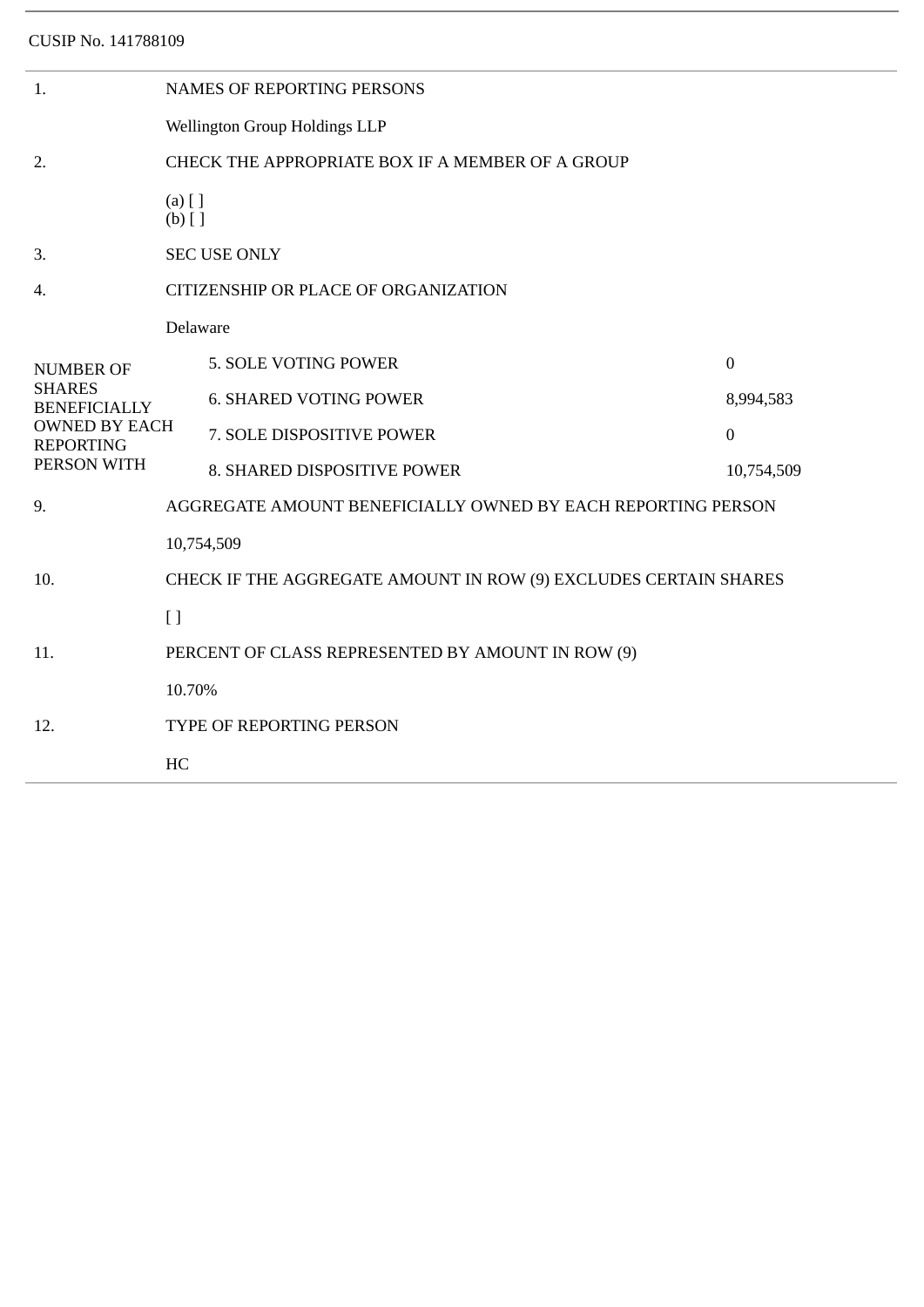| 1.                                                      | <b>NAMES OF REPORTING PERSONS</b>                                |                                                              |                  |  |  |  |
|---------------------------------------------------------|------------------------------------------------------------------|--------------------------------------------------------------|------------------|--|--|--|
|                                                         | Wellington Investment Advisors Holdings LLP                      |                                                              |                  |  |  |  |
| 2.                                                      | CHECK THE APPROPRIATE BOX IF A MEMBER OF A GROUP                 |                                                              |                  |  |  |  |
|                                                         | $(a)$ [ ]<br>$(b)$ []                                            |                                                              |                  |  |  |  |
| 3.                                                      | <b>SEC USE ONLY</b>                                              |                                                              |                  |  |  |  |
| 4.                                                      | CITIZENSHIP OR PLACE OF ORGANIZATION                             |                                                              |                  |  |  |  |
|                                                         | Delaware                                                         |                                                              |                  |  |  |  |
| <b>NUMBER OF</b>                                        |                                                                  | 5. SOLE VOTING POWER                                         | $\boldsymbol{0}$ |  |  |  |
| <b>SHARES</b><br><b>BENEFICIALLY</b>                    |                                                                  | <b>6. SHARED VOTING POWER</b>                                | 8,994,583        |  |  |  |
| <b>OWNED BY EACH</b><br><b>REPORTING</b><br>PERSON WITH |                                                                  | 7. SOLE DISPOSITIVE POWER                                    | $\boldsymbol{0}$ |  |  |  |
|                                                         |                                                                  | 8. SHARED DISPOSITIVE POWER                                  | 10,754,509       |  |  |  |
| 9.                                                      |                                                                  | AGGREGATE AMOUNT BENEFICIALLY OWNED BY EACH REPORTING PERSON |                  |  |  |  |
| 10.                                                     | 10,754,509                                                       |                                                              |                  |  |  |  |
|                                                         | CHECK IF THE AGGREGATE AMOUNT IN ROW (9) EXCLUDES CERTAIN SHARES |                                                              |                  |  |  |  |
|                                                         | $[ \ ]$                                                          |                                                              |                  |  |  |  |
| 11.                                                     | PERCENT OF CLASS REPRESENTED BY AMOUNT IN ROW (9)                |                                                              |                  |  |  |  |
|                                                         | 10.70%                                                           |                                                              |                  |  |  |  |
| 12.                                                     | TYPE OF REPORTING PERSON                                         |                                                              |                  |  |  |  |
|                                                         | HC                                                               |                                                              |                  |  |  |  |
|                                                         |                                                                  |                                                              |                  |  |  |  |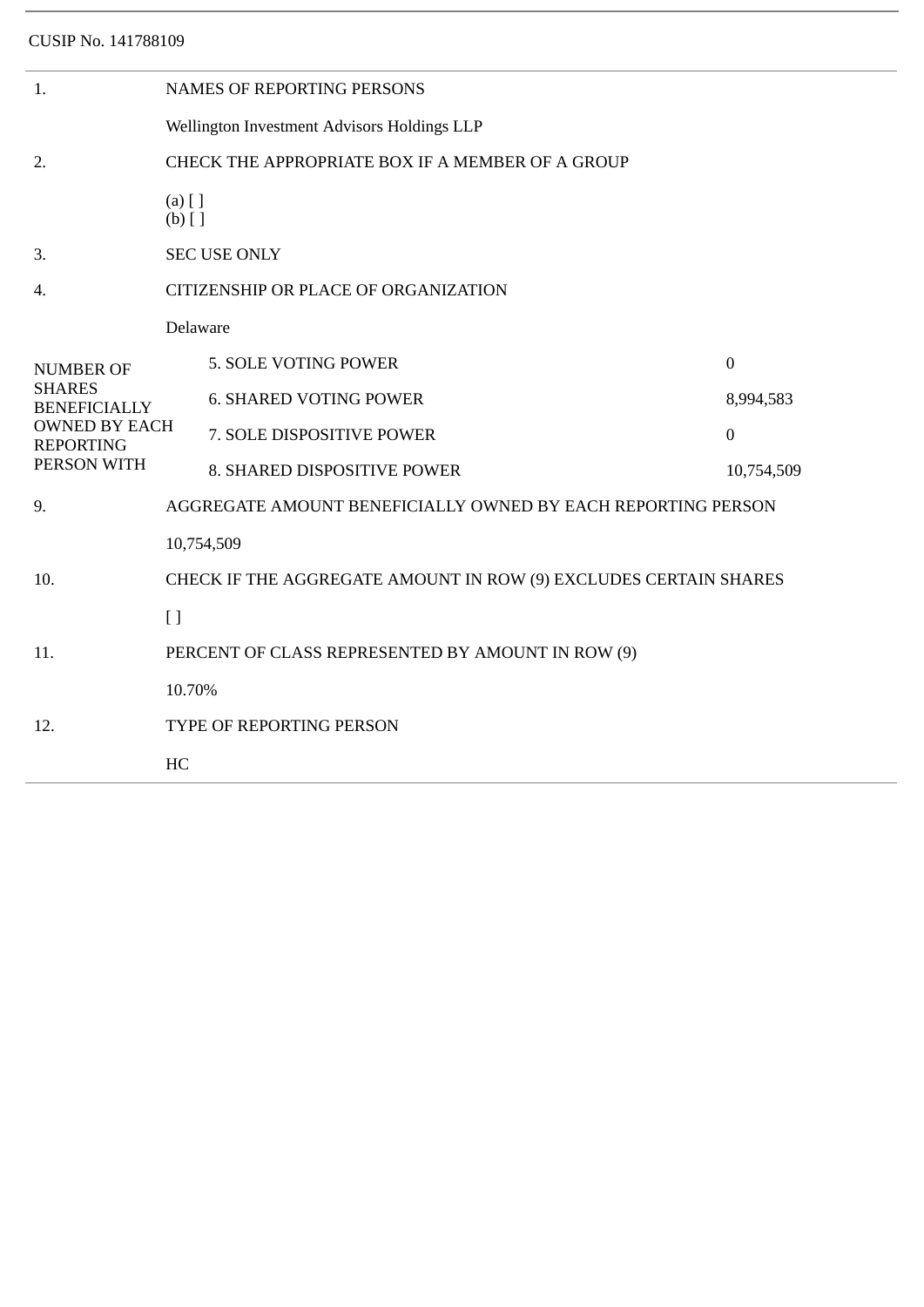| 1.                                                                                              | <b>NAMES OF REPORTING PERSONS</b>                                |                               |                |  |  |  |
|-------------------------------------------------------------------------------------------------|------------------------------------------------------------------|-------------------------------|----------------|--|--|--|
|                                                                                                 | Wellington Management Company LLP                                |                               |                |  |  |  |
| 2.                                                                                              | CHECK THE APPROPRIATE BOX IF A MEMBER OF A GROUP                 |                               |                |  |  |  |
|                                                                                                 | $(a)$ [ ]<br>$(b)$ []                                            |                               |                |  |  |  |
| 3.                                                                                              | <b>SEC USE ONLY</b>                                              |                               |                |  |  |  |
| 4.                                                                                              | CITIZENSHIP OR PLACE OF ORGANIZATION                             |                               |                |  |  |  |
|                                                                                                 | Delaware                                                         |                               |                |  |  |  |
| <b>NUMBER OF</b>                                                                                |                                                                  | 5. SOLE VOTING POWER          | $\mathbf{0}$   |  |  |  |
| <b>SHARES</b><br><b>BENEFICIALLY</b><br><b>OWNED BY EACH</b><br><b>REPORTING</b><br>PERSON WITH |                                                                  | <b>6. SHARED VOTING POWER</b> | 8,798,811      |  |  |  |
|                                                                                                 |                                                                  | 7. SOLE DISPOSITIVE POWER     | $\overline{0}$ |  |  |  |
|                                                                                                 |                                                                  | 8. SHARED DISPOSITIVE POWER   | 10,006,234     |  |  |  |
| 9.                                                                                              | AGGREGATE AMOUNT BENEFICIALLY OWNED BY EACH REPORTING PERSON     |                               |                |  |  |  |
|                                                                                                 | 10,006,234                                                       |                               |                |  |  |  |
| 10.                                                                                             | CHECK IF THE AGGREGATE AMOUNT IN ROW (9) EXCLUDES CERTAIN SHARES |                               |                |  |  |  |
|                                                                                                 | $[ ]$                                                            |                               |                |  |  |  |
| 11.                                                                                             | PERCENT OF CLASS REPRESENTED BY AMOUNT IN ROW (9)                |                               |                |  |  |  |
| 12.                                                                                             | 9.95%                                                            |                               |                |  |  |  |
|                                                                                                 | TYPE OF REPORTING PERSON                                         |                               |                |  |  |  |
|                                                                                                 | IA                                                               |                               |                |  |  |  |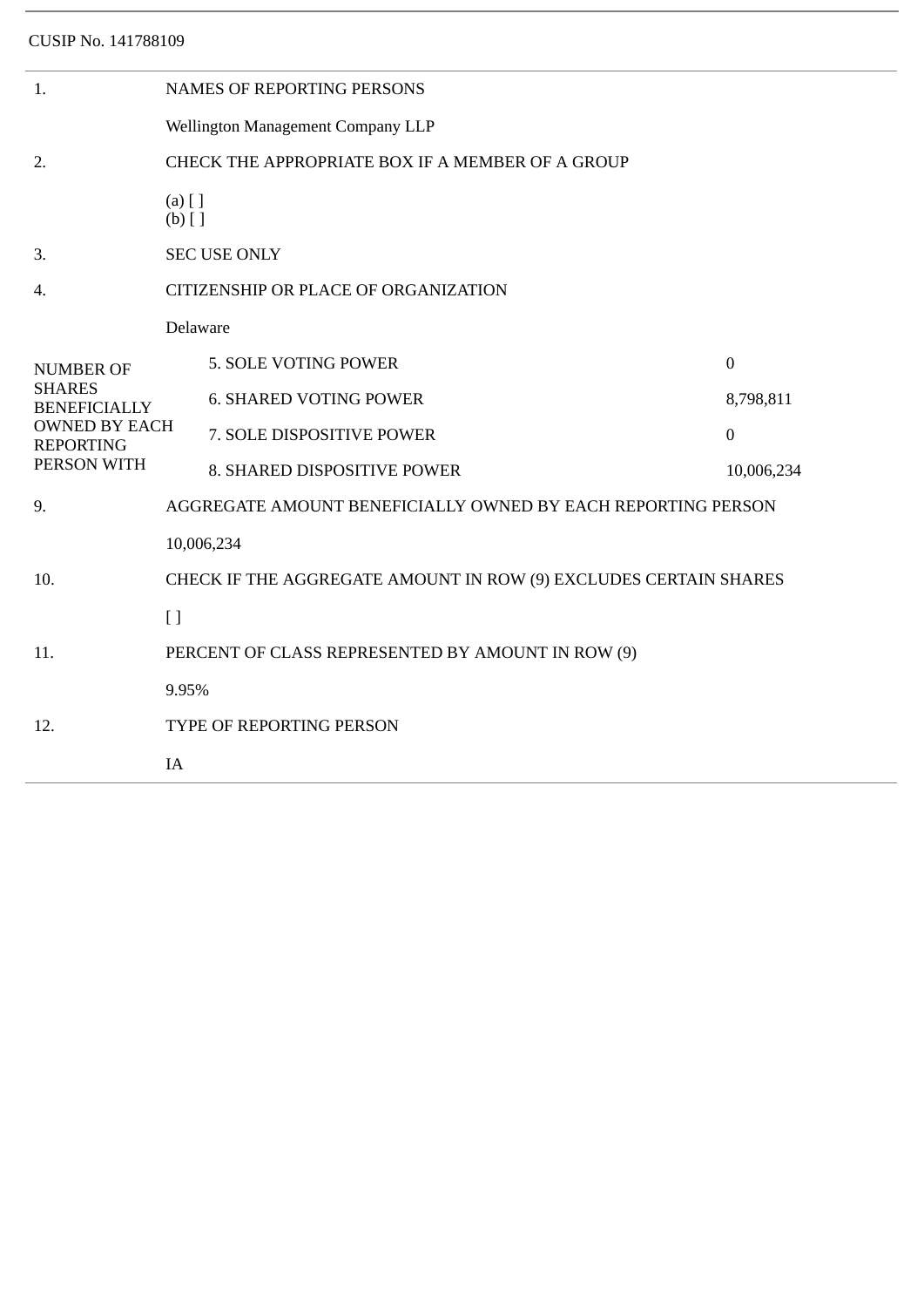#### **Item 1.**

**(a) Name of Issuer** CarGurus, Inc.

#### **(b) Address of Issuer's Principal Executive Offices** 2 Canal Park Fourth Floor Cambridge, MA 02141

#### **Item 2.**

# **(a) Name of Person Filing**

Wellington Management Group LLP Wellington Group Holdings LLP Wellington Investment Advisors Holdings LLP Wellington Management Company LLP

#### **(b) Address of Principal Business Office or, if None, Residence** c/o Wellington Management Company LLP 280 Congress Street Boston, MA 02210

## **(c) Citizenship**

Wellington Management Group LLP - Massachusetts Wellington Group Holdings LLP - Delaware Wellington Investment Advisors Holdings LLP - Delaware Wellington Management Company LLP - Delaware

- **(d) Title of Class of Securities** Common Stock
- **(e) CUSIP Number** 141788109

# **Item 3. If This Statement is Filed Pursuant to Rule 13d-1(b), or 13d-2(b) or (c), Check Whether the Person Filing is a:**

- (a) [ ] Broker or dealer registered under Section 15 of the Act (15 U.S.C. 78o).
- (b)  $\begin{bmatrix} \end{bmatrix}$  Bank as defined in Section 3(a)(6) of the Act (15 U.S.C. 78c).
- (c)  $\lceil \cdot \rceil$  Insurance Company as defined in Section 3(a)(19) of the Act (15 U.S.C. 78c).
- (d) [ ] Investment Company registered under Section 8 of the Investment Company Act of 1940 (15 U.S.C. 80a-8).
- (e) [X] An investment adviser in accordance with Rule 240.13d-1(b)(1)(ii)(E);  $*$
- (f)  $\begin{bmatrix} 1 \\ 1 \end{bmatrix}$  An employee benefit plan or endowment fund in accordance with Rule 240.13d-1(b)(1)(ii)(F);
- (g) [X] A parent holding company or control person in accordance with Rule 240.13d-1(b)(1)(ii)(G);
- (h) [ ] A savings association as defined in Section 3(b) of the Federal Deposit Insurance Act (12 U.S.C. 1813);
- (i)  $\lceil \rceil$  A church plan that is excluded from the definition of an investment company under Section 3(c)(14) of the Investment Company Act of 1940 (15 U.S.C. 80a-3);
- (i)  $\lceil \cdot \rceil$  Group, in accordance with Rule 240.13d-1(b)(1)(ii)(J).

If this statement is filed pursuant to Rule 13d-1(c), check this box  $[ ]$ 

Wellington Management Group LLP - HC Wellington Group Holdings LLP - HC Wellington Investment Advisors Holdings LLP - HC Wellington Management Company LLP - IA

## **Item 4. Ownership.**

Provide the following information regarding the aggregate number and percentage of the class of securities of the issuer identified in Item 1.

(a) Amount Beneficially Owned:

See the responses to Item 9 on the attached cover pages.

(b) Percent of Class: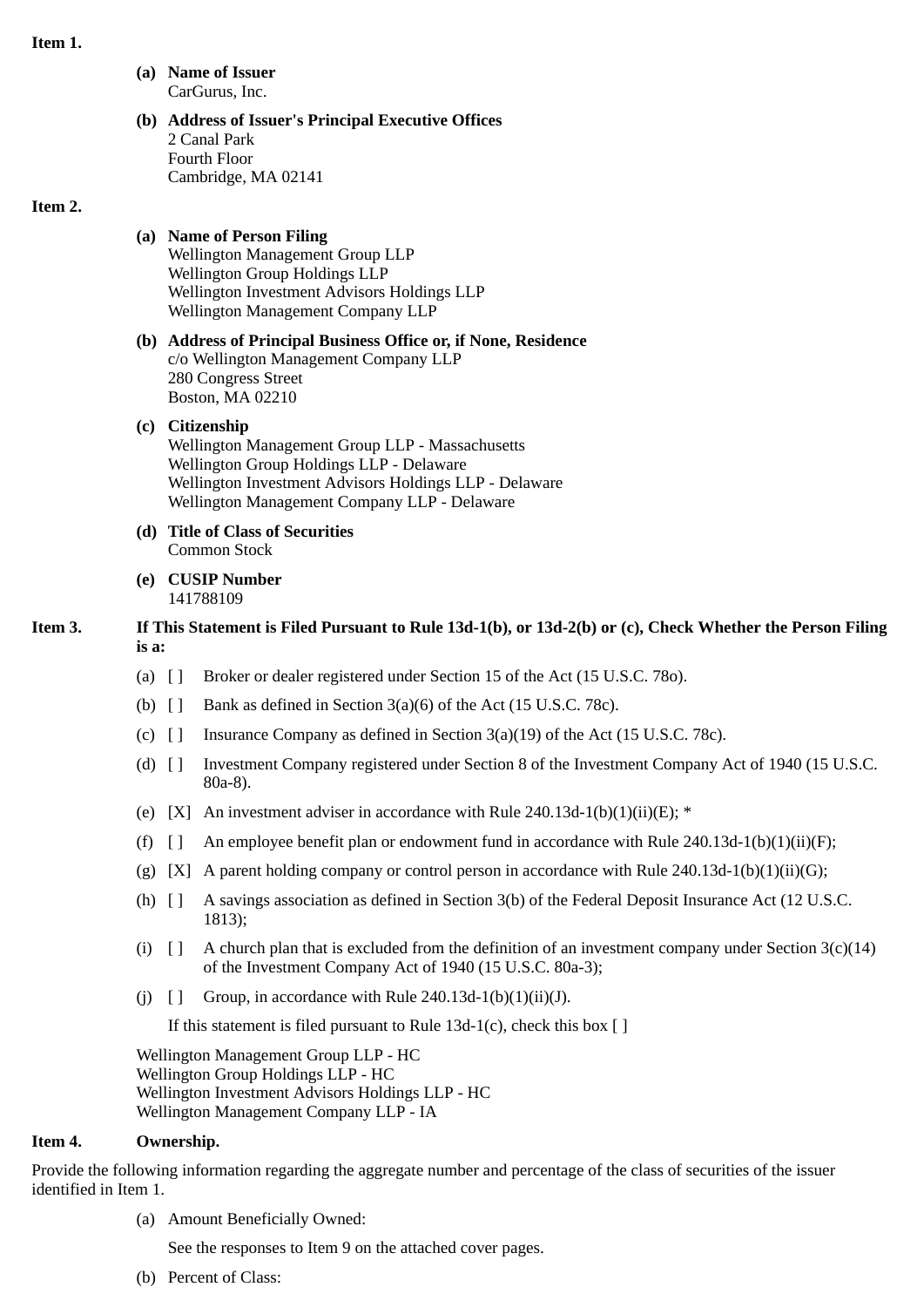See the responses to Item 11 on the attached cover pages.

- (c) Number of shares as to which such person has:
	- (i) sole power to vote or to direct the vote  $0$
	- (ii) shared power to vote or to direct the vote See the responses to Item 6 on the attached cover pages.
	- (iii) sole power to dispose or to direct the disposition  $\sigma$ 
		- See the responses to Item 8 on the attached cover pages.

#### **Item 5. Ownership of Five Percent or Less of Class.**

disposition of

If this statement is being filed to report the fact that as of the date hereof the reporting person has ceased to be the beneficial owner of more than five percent of the class of securities, check the following: [ ]

#### **Item 6. Ownership of More than Five Percent on Behalf of Another Person.**

 $(iv)$  shared power to dispose or to direct the

The securities as to which this Schedule is filed are owned of record by clients of one or more investment advisers identified in Exhibit A directly or indirectly owned by Wellington Management Group LLP. Those clients have the right to receive, or the power to direct the receipt of, dividends from, or the proceeds from the sale of, such securities. No such client is known to have such right or power with respect to more than five percent of this class of securities, except as follows:

Not Applicable.

## **Item 7. Identification and Classification of the Subsidiary Which Acquired the Security Being Reported on by the Parent Holding Company.**

See attached Exhibit A.

### **Item 8. Identification and Classification of Members of the Group.**

Not Applicable.

**Item 9. Notice of Dissolution of Group.**

Not Applicable.

#### **Item 10. Certification.**

By signing below I certify that, to the best of my knowledge and belief, the securities referred to above were acquired and are held in the ordinary course of business and were not acquired and are not held for the purpose of or with the effect of changing or influencing the control of the issuer of the securities and were not acquired and are not held in connection with or as a participant in any transaction having that purpose or effect.

## **SIGNATURE**

After reasonable inquiry and to the best of my knowledge and belief, I certify that the information set forth in this statement is true, complete and correct.

> By: Wellington Management Group LLP By: /s/ Taisia Lowe Name: Taisia Lowe Title: Regulatory Analyst Date: November 10, 2021

By: Wellington Group Holdings LLP By: /s/ Taisia Lowe Name: Taisia Lowe Title: Regulatory Analyst Date: November 10, 2021

By: Wellington Investment Advisors Holdings LLP By: /s/ Taisia Lowe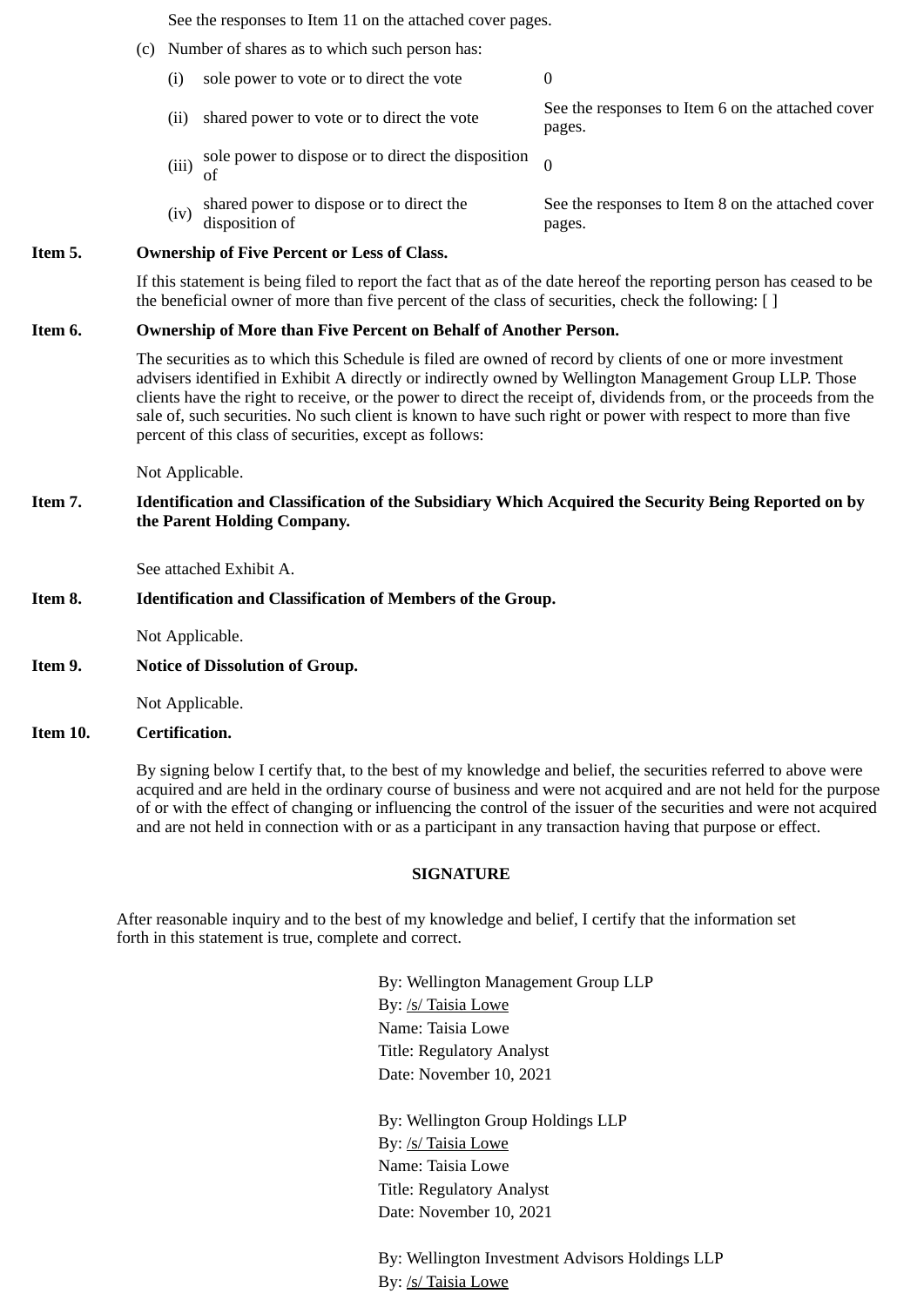Name: Taisia Lowe Title: Regulatory Analyst Date: November 10, 2021

By: Wellington Management Company LLP By: /s/ Taisia Lowe Name: Taisia Lowe Title: Regulatory Analyst Date: November 10, 2021

#### **Exhibit A**

Pursuant to the instructions in Item 7 of Schedule 13G, the following lists the identity and Item 3 classification of each relevant entity that beneficially owns shares of the security class being reported on this Schedule 13G.

Wellington Group Holdings LLP – HC Wellington Investment Advisors LLP – HC Wellington Management Global Holdings, Ltd. - HC

One or more of the following investment advisers (the "Wellington Investment Advisers"):

Wellington Management Company LLP – IA Wellington Management Canada LLC – IA Wellington Management Singapore Pte Ltd – IA Wellington Management Hong Kong Ltd – IA Wellington Management International Ltd – IA Wellington Management Japan Pte Ltd – IA Wellington Management Australia Pty Ltd - IA

The securities as to which this Schedule is filed by Wellington Management Group LLP, as parent holding company of certain holding companies and the Wellington Investment Advisers, are owned of record by clients of the Wellington Investment Advisers. Wellington Investment Advisors Holdings LLP controls directly, or indirectly through Wellington Management Global Holdings, Ltd., the Wellington Investment Advisers. Wellington Investment Advisors Holdings LLP is owned by Wellington Group Holdings LLP. Wellington Group Holdings LLP is owned by Wellington Management Group LLP.

## **EXHIBIT B**

## **JOINT FILING AGREEMENT**

The undersigned hereby agree that this Schedule 13G (the "Schedule 13G") with respect to the common stock of CarGurus, Inc. is, and any additional amendment thereto signed by each of the undersigned shall be, filed on behalf of each undersigned pursuant to and in accordance with the provisions of 13d-1(k) under the Securities Exchange Act of 1934, as amended, and that all subsequent amendments to the Schedule 13G shall be filed on behalf of each of the undersigned without the necessity of filing additional joint filing agreements. The undersigned acknowledge that each shall be responsible for the timely filing of such amendments, and for the completeness and accuracy of the information concerning it contained therein, but shall not be responsible for the completeness and accuracy of the information concerning the other, except to the extent that it knows or has reason to believe that such information is inaccurate. It is understood and agreed that the joint filing of the Schedule 13G shall not be construed as an admission that the persons named herein constitute a group for purposes of Regulation 13D-G of the Securities Exchange Act of 1934, nor is a joint venture for purposes of the Investment Company Act of 1940.